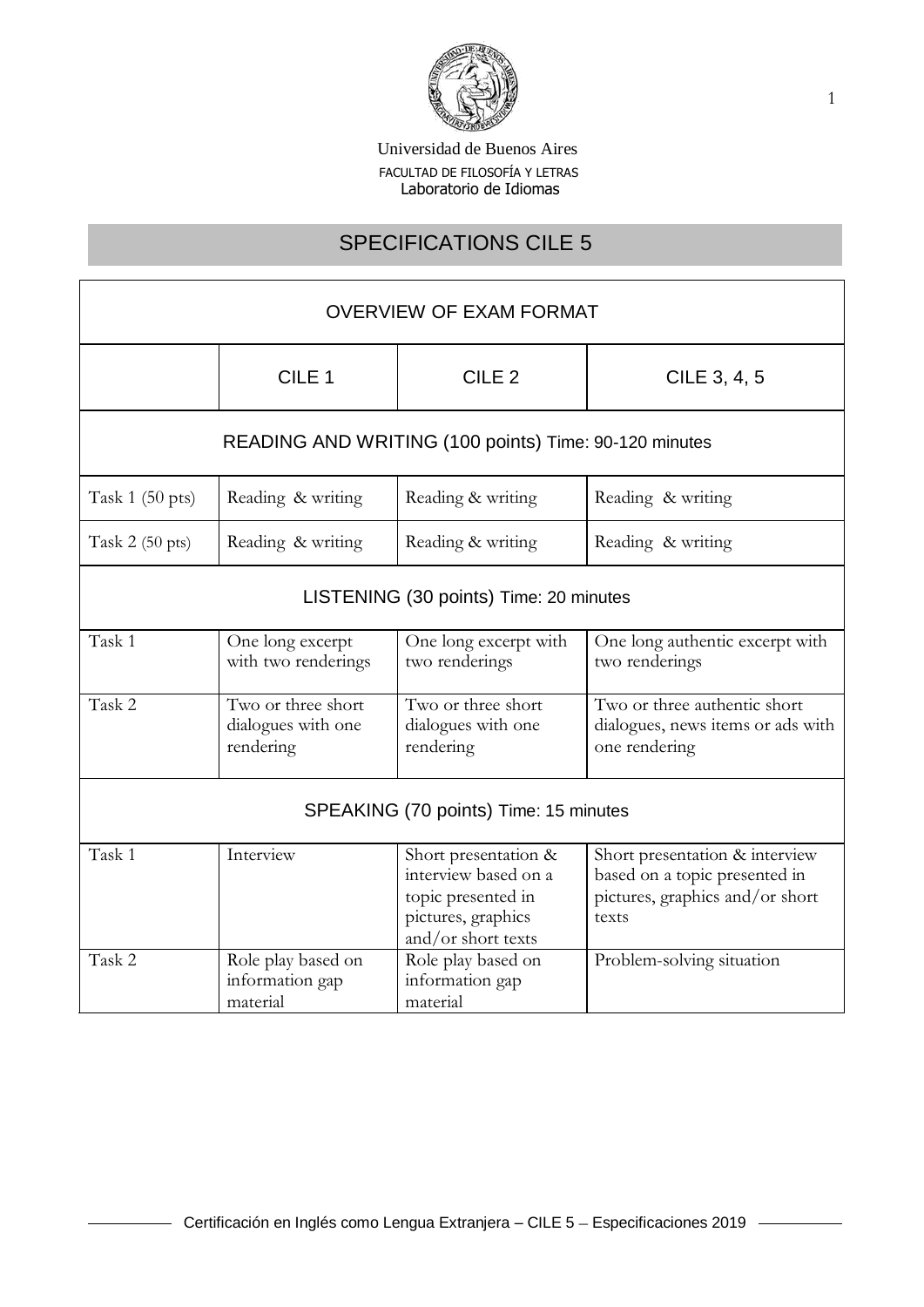

## READING AND WRITING SECTION

In the two tasks in this section candidates will be expected to write a text on the basis of the input provided by an authentic text. Successful completion of each task will require candidates to select, summarize or comment on relevant information from the text and transfer this information to the requested written text guided by the writing purpose and following conventions of genre, information routines and register.

Candidates will write a total of **380-420** words using two of the following genres:

- $\Box$  A formal letter; e.g. a letter of request, complaint or apology; a letter of application, a letter asking for information;
- A news article;
- $\Box$  A descriptive narrative e.g. a personal experience on a blog, a crime story, a news item, the presentation of a typical product, the presentation of an organisation in a home page;
- $\Box$  An informative text; e.g a review
- □ A persuasive text, e.g. an ad;
- $\Box$  An opinion piece, e.g. a letter to the editor, a comment on a blog, an opinion essay.
- □ Argumentative and opinion essays.

An example of an integrated task at this level:

Imagine you are the father of a student of Clayton Valley High School. You have read the article below and you do not agree with the points mentioned. Write a comment:

- Describe the situation at school before the deal with ZapMe! was made.
- □ Explain the deal with ZapMe!
- $\Box$  Encourage other schools to do business with ZapMe!

Your comment will be posted on an educational internet forum, where parents, teachers and students share experiences and opinions.

REMEMBER to use the information in the text whenever necessary.

Written texts will be graded according to: relevance and adequacy of content with respect to reading input and writing purpose, organisation and cohesion, vocabulary, grammatical range and accuracy, and punctuation and spelling

Candidates will have to read authentic texts from different sources ranging from magazine and newspaper articles to excerpts from academic texts with a length of 800-1200 words. They may find the following text types, information routines and content: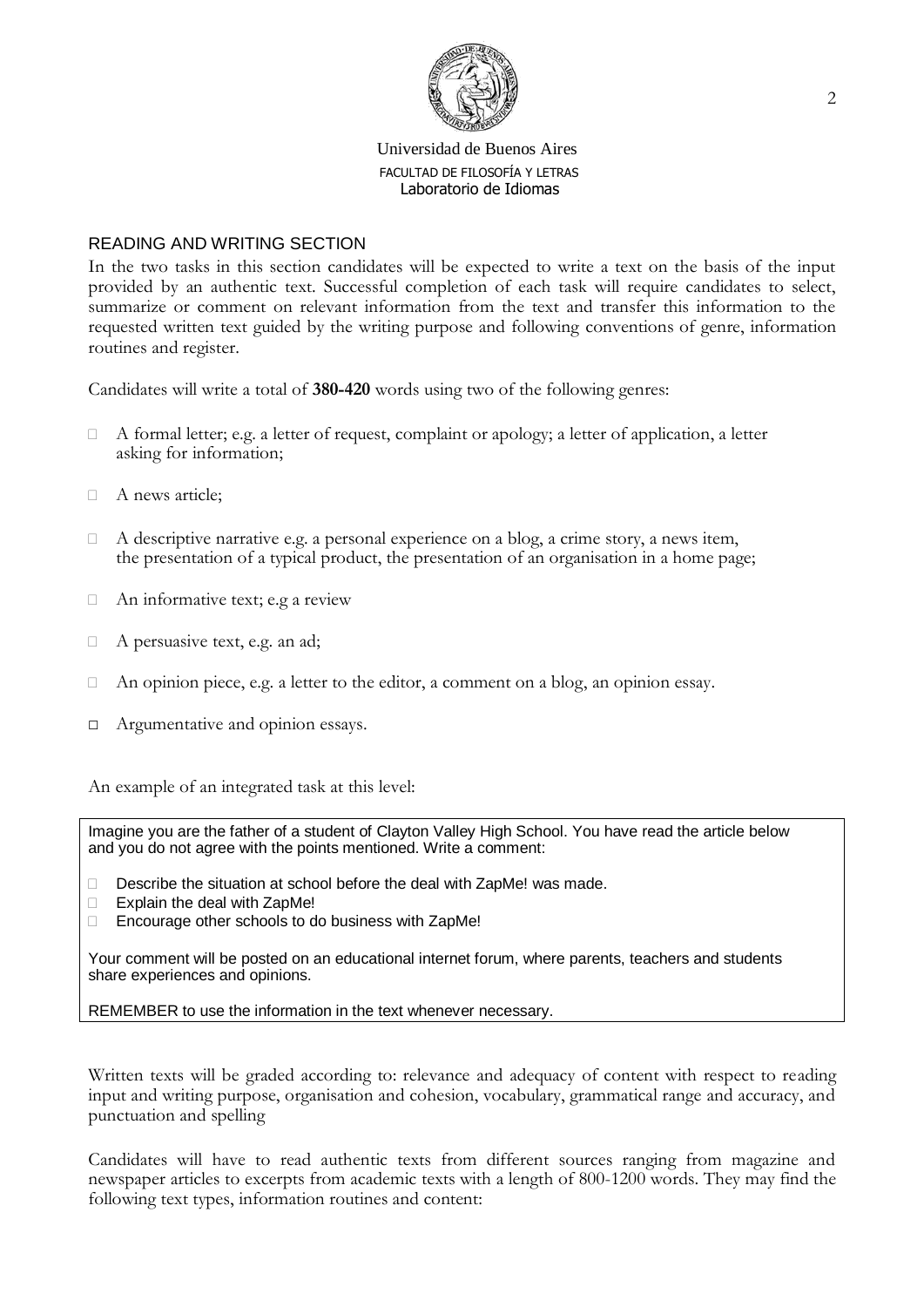Certificación en Inglés como Lengua Extranjera – CILE 5– Especificaciones 2019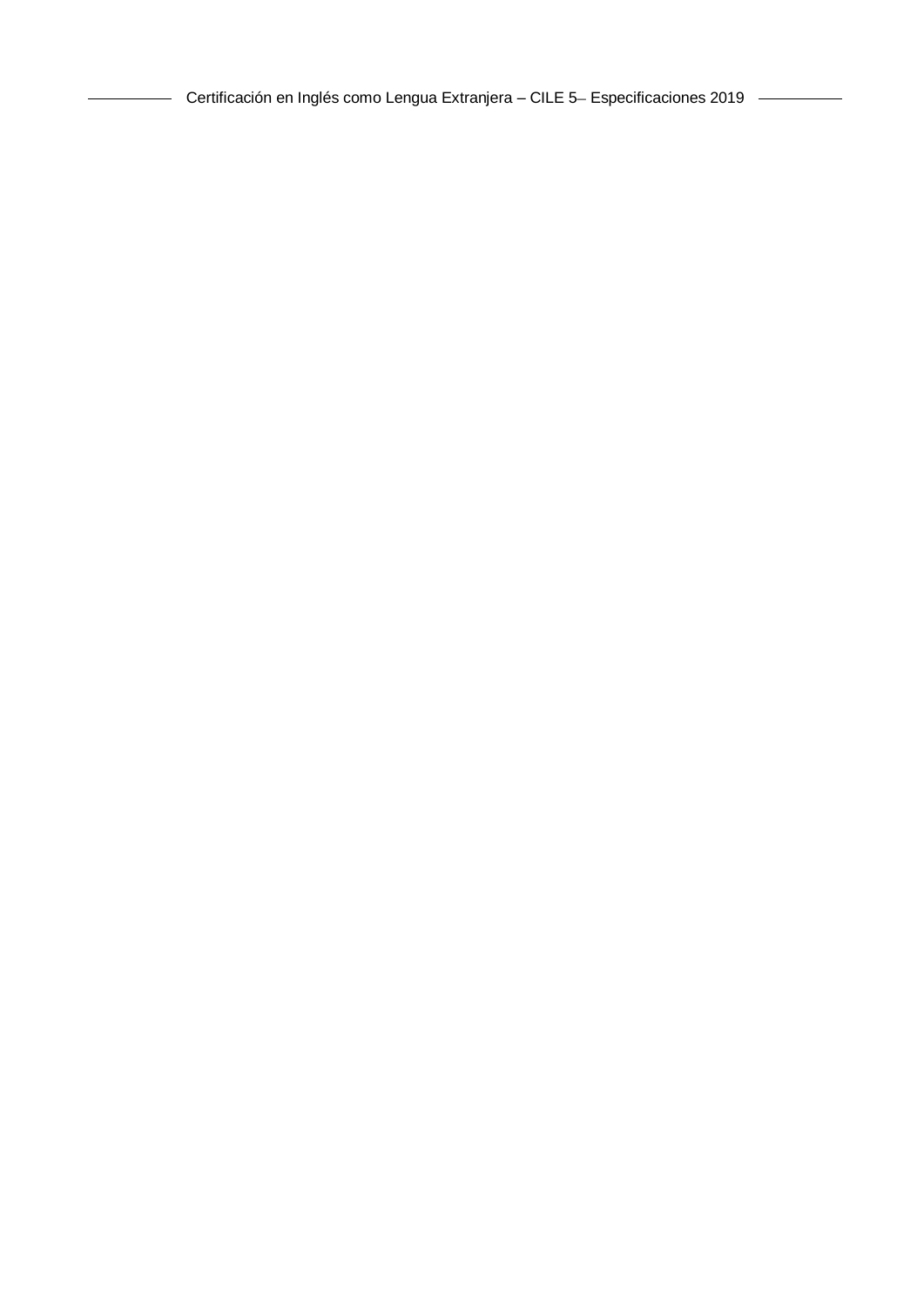

- □ Informative/Narrative (Reports: biographical notes, news, historical accounts, newspaper articles; short stories)
- Descriptive (impressionistic descriptions, e.g. travel accounts)
- Expository (broader accounts of esp. abstract phenomena, e.g. newspaper articles, excerpt from educational materials)
- Argumentative essays

Information routines that may appear within texts: cause and effect, comparison and contrast, process description

Topics: science and technology – health and fitness – relationships – personal experience – ethics – psychology – mass media – music and art – society – history – lifestyles – sports – cooking – environmental issues – business – crime and punishment – clothing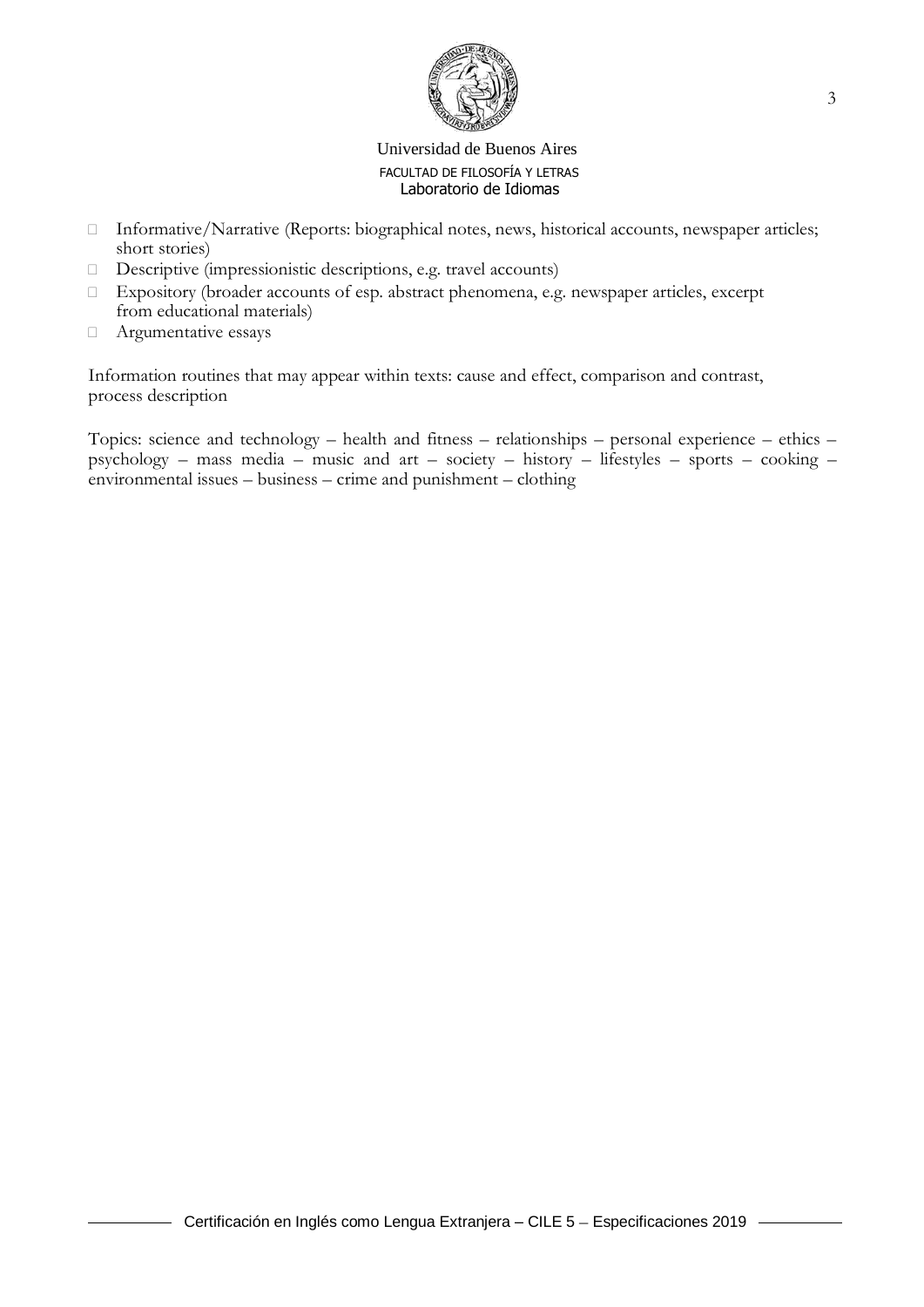

## LISTENING SECTION

This section will assess students´ ability to understand different types of authentic aural texts of a British or American variety by showing understanding of gist, detailed information or specific information.

## Task 1

In task one they will listen to a long excerpt (a dialogue or monologue) twice. They might encounter any of the following authentic text types and content:

- $\Box$  Film/book reviews
- **Presentation of a topic**
- $\Box$  Narrative (news, personal accounts, storytelling, etc)
- □ News reports
- Interviews

Topics: science and technology – health and fitness – relationships – personal experience – psychology – mass media – music and art – society – history – lifestyles – sports – cooking – environmental issues – business – ethics – crime and punishment – clothing

Candidates will have to perform any of the following skills:

- Identifying main ideas
- Identifying supporting details

Most test methods will be of an open-ended type: e.g. summarizing the main idea; short-answer questions; information-transfer techniques: e.g. Complete a chart, label a diagram with short phrases. Some objective type items may also be included: e.g. true/false statements, multiple choice questions.

### Task 2

In task two they will listen to 2 or 3 short excerpts once. These excerpts may be: authentic radio ads, conversations or news items.

Candidates will mainly have to perform any of the following skills:

- $\Box$  Identifying the major topic
- $\Box$  Inferring the role of the participants in a situation
- Identifying specific information
- $\Box$  Identifying the communicative purpose

Test methods used might include short answers, multiple choice questions or true/false statements. There might be several distractors.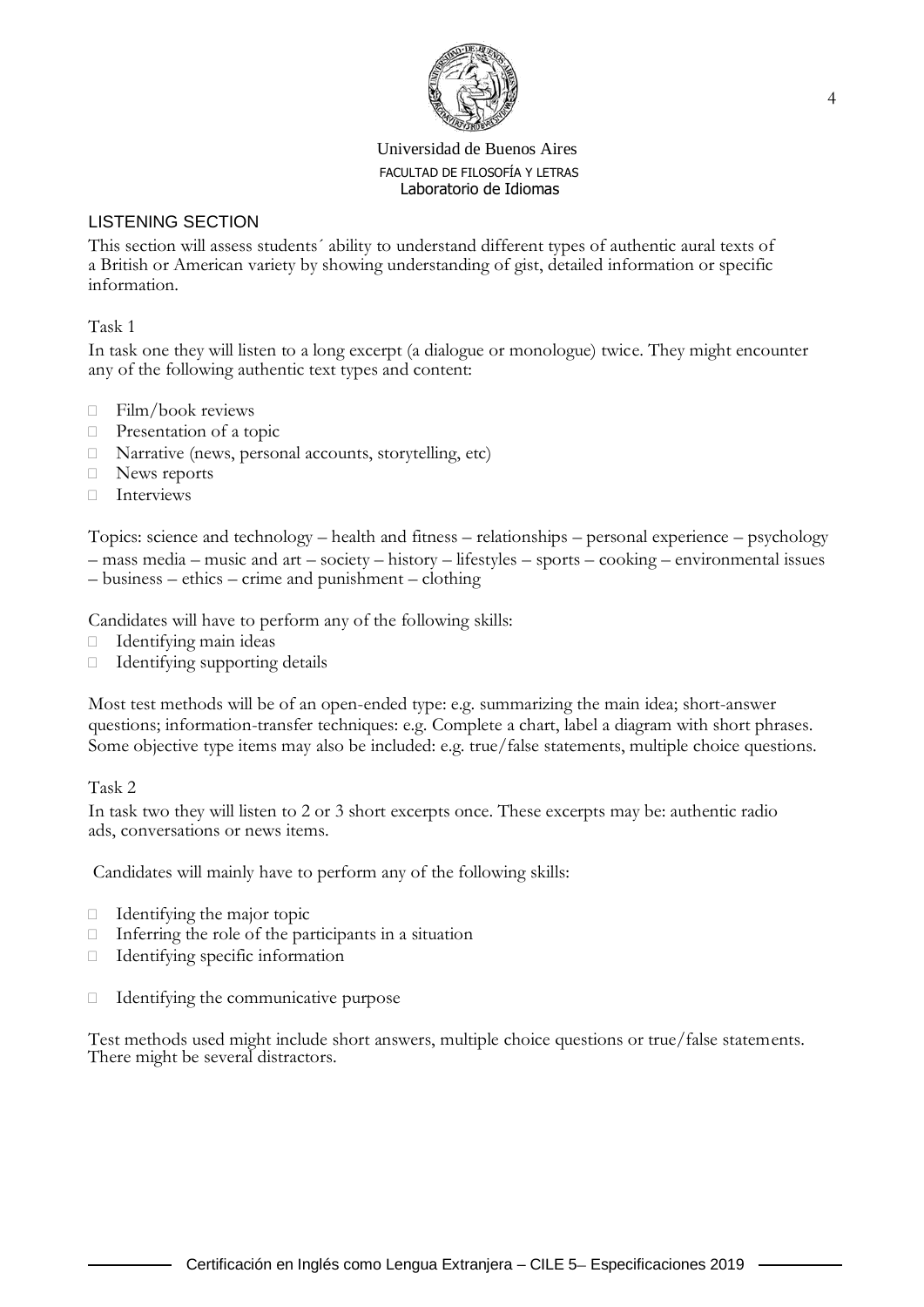

## SPEAKING SECTION

This section aims to assess students´ ability to use spoken English in a wide range of interactions and monologues.

The board will be made up of two examiners, of which one will lead the interaction with the student(s). Students will be paired up if possible to interact with each other.

Part I:

Examiners will ask questions on topics related to work, school, leisure time to help candidates feel at ease. Then candidates will be given a sheet with printed input and guiding questions to prepare a brief presentation on the topic. After a short talk, they will be asked further questions on the topic related to their own experience and opinions.

### Part II:

In pairs candidates will be presented with a problem. They will be invited to interact and cooperate to reach a decision.

#### *Topics:*

Daily routines – education – occupations and jobs – travelling – science and technology – health and fitness – relationships – personal experience – psychology – mass media – music and art – society – history – lifestyles – sports – cooking – environmental issues – business – ethics – crime and punishment – clothing

### *Expected performance*

At this level, users are expected to be able to use the structures of the language with ease and fluency. They can interact in formal and informal situations, taking part in casual conversations and complex or abstract discussions.

If studying, users can use appropriate register and style.

In the workplace, they can perform professional and management activities.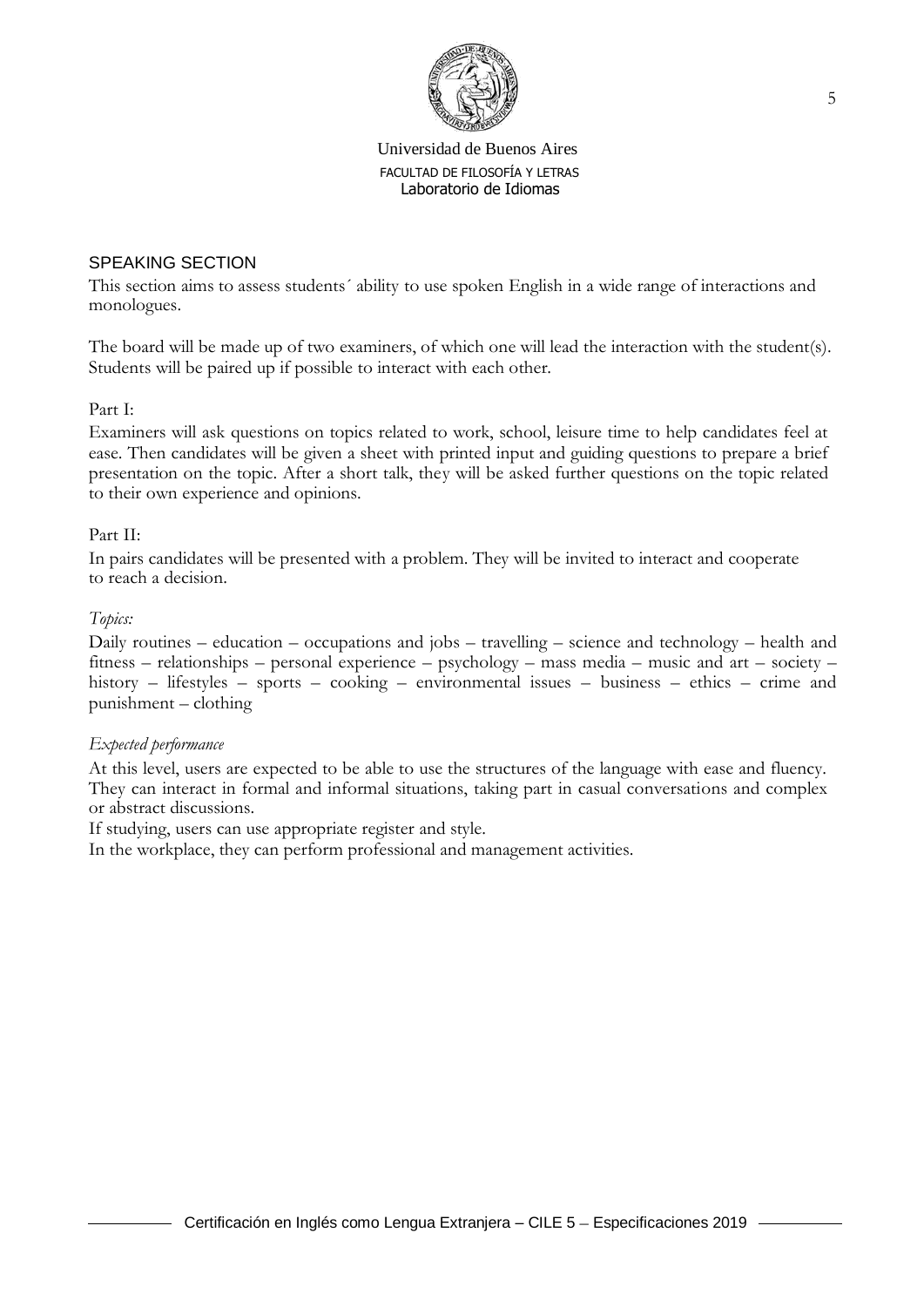

# LANGUAGE SPECIFICATIONS

Candidates at this level tend to use the following structures, functions and vocabulary with a certain level of accuracy since many of these language items have been acquired by this stage.

| Grammaritems                                                                                                                                                                                                                                                                                                                                              | Functions                                                                                                                                                                                                                                                                                                                  |
|-----------------------------------------------------------------------------------------------------------------------------------------------------------------------------------------------------------------------------------------------------------------------------------------------------------------------------------------------------------|----------------------------------------------------------------------------------------------------------------------------------------------------------------------------------------------------------------------------------------------------------------------------------------------------------------------------|
| Narrative tenses: Past Simple, Past Continuous, Past<br>Perfect and Past Perfect Continuous                                                                                                                                                                                                                                                               | Describing main events in the past, actions in progress,<br>events happening before the main event in the past,<br>emphasising durations                                                                                                                                                                                   |
| The continuous aspect. Present Continuous, Present<br>Perfect Continuous, Future Continuous, Future Perfect<br>Continuous. State and action verbs.                                                                                                                                                                                                        | Emphasising that an action lasts for some time or is<br>repeated.<br>Describing an action in progress at a particular time<br>Describing a situation which is temporary. Referring to<br>something which will be happening in the future or<br>something that will continue for some time before a<br>future point in time |
| The perfect aspect: Present, Past and Future Perfect<br>Time expressions associated with these tenses                                                                                                                                                                                                                                                     | Describing actions which started in the past and continue<br>in the present, that refer to unfinished periods of time,<br>to recent past, to undefined past., to an action that<br>happened before another action in the past.<br>Emphasising duration, continuity or repetition. Linking<br>two future times              |
| Future : going to, will, Present Continuous, Present Simple<br>Future clauses: if, when, in case. Verbs +infinitive(aim,<br>arrange, expect, hope, intend, plan, prepare)<br>Future Continuous Future Perfect<br>Modals, adverbs and phrases(may, almost certainly, is<br>likely to be, there's a good chance that, it's bound to, is<br>about to, is to) | Plans and decisions in the future<br>Predictions<br>Near future<br>Official future arrangements<br>Actions in progress or resulting from arrangements or<br>routines, polite requests                                                                                                                                      |
| Reporting verbs (deny, agree, warn, suggest, insist, accuse,<br>remind)                                                                                                                                                                                                                                                                                   | Reporting what someone has said, asked, or thought                                                                                                                                                                                                                                                                         |
| Zero, first, second and third type conditionals, mixed<br>conditionals<br>Wish, if only                                                                                                                                                                                                                                                                   | Expressing hypothetical or imaginary situations in the<br>present or the past.                                                                                                                                                                                                                                             |
| The active and the passive. Past Perfect, going to future,<br>used to.<br>Passive + (think, believe, consider, say, expect) + infinitive-<br>have + part participle<br>Causative have<br>Used to, would, be used to, get used to                                                                                                                          | Expressing formality. Newspaper reports. Avoid<br>mentioning the agent.<br>Describing processes and scientific experiments.<br>Emphasising information.<br>Describing what people think or do for us.<br>Describing past habits, states, and conditions. Talking                                                           |
|                                                                                                                                                                                                                                                                                                                                                           | about what we are-were or became accustomed to<br>doing                                                                                                                                                                                                                                                                    |
| Modal Verbs: Can, could, may, must, ought to, would<br>rather (Past modals)                                                                                                                                                                                                                                                                               | Expressing obligation, necessity, different degrees of<br>probability, possibility, permission. Arriving to<br>conclusions, expressing criticism                                                                                                                                                                           |
| Gerunds - Present Participle (as part of continuous verbs,<br>as adjectives, after prepositional phrases, as subjects, as<br>objects, after certain verbs) and Infinitives( of purpose,<br>after verbs, after objects, after modals)                                                                                                                      | Depending on lexical item                                                                                                                                                                                                                                                                                                  |